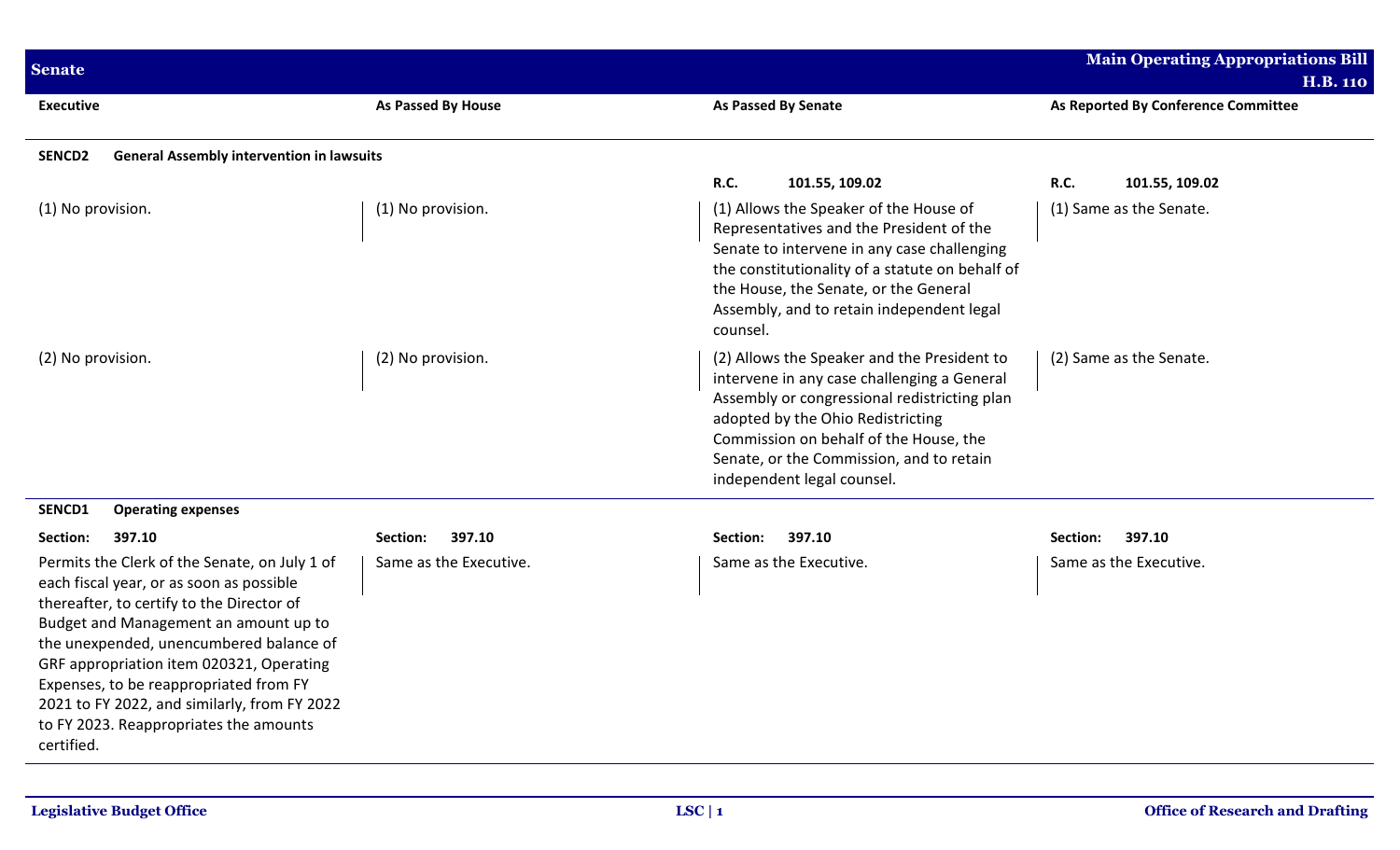| <b>Senate</b>                                                    |                           |                                                                                                                                                                                                                                                                      | <b>Main Operating Appropriations Bill</b><br><b>H.B. 110</b>                                                                                                                                                                                                                                                                                                                     |
|------------------------------------------------------------------|---------------------------|----------------------------------------------------------------------------------------------------------------------------------------------------------------------------------------------------------------------------------------------------------------------|----------------------------------------------------------------------------------------------------------------------------------------------------------------------------------------------------------------------------------------------------------------------------------------------------------------------------------------------------------------------------------|
| <b>Executive</b>                                                 | <b>As Passed By House</b> | <b>As Passed By Senate</b>                                                                                                                                                                                                                                           | As Reported By Conference Committee                                                                                                                                                                                                                                                                                                                                              |
| AGOCD36 Court orders and settlements awarding money to the state |                           |                                                                                                                                                                                                                                                                      |                                                                                                                                                                                                                                                                                                                                                                                  |
|                                                                  |                           | <b>R.C.</b><br>109.111, 109.112                                                                                                                                                                                                                                      | R.C.<br>109.111, 109.112                                                                                                                                                                                                                                                                                                                                                         |
| No provision.                                                    | No provision.             | Except for amounts under \$10,000 or<br>amounts collected for debts, modifies the<br>collection and distribution of money<br>received by the Attorney General by court<br>order and deposited into the custodial<br>Attorney General Court Order Fund as<br>follows: | Replaces the Senate provision with a<br>provision that creates the fund in the state<br>treasury, renames it the Attorney General<br>Court Order and Settlement Fund, specifies<br>that debts the Attorney General is collecting<br>no longer be deposited into the fund, and<br>modifies the distribution of money received<br>except for amounts under \$10,000 as<br>follows: |
| (1) No provision.                                                | (1) No provision.         | (1) Prohibits the Attorney General from<br>agreeing to a settlement that awards money<br>to the state without first obtaining the<br>approval of the Governor, the President of<br>the Senate, and the Speaker of the House of<br>Representatives.                   | (1) No provision.                                                                                                                                                                                                                                                                                                                                                                |
| (2) No provision.                                                | (2) No provision.         | (2) Requires the Attorney General, upon<br>receiving such amounts, to notify the<br>chairpersons of the House and Senate<br>Finance committees, along with the Director<br>of Budget and Management.                                                                 | (2) Same as the Senate, but requires<br>notification of the Governor, the Speaker of<br>the House and the President of the Senate<br>instead of the chairpersons of the House and<br>Senate Finance Committees.                                                                                                                                                                  |
| (3) No provision.                                                | (3) No provision.         | (3) Requires the Controlling Board to<br>approve the transfer of the money from the<br>Attorney General Court Order Fund to the<br>appropriate fund or funds in the state<br>treasury.                                                                               | (3) Replaces the Senate provision with a<br>provision that requires the Controlling Board<br>to determine the appropriate funds to which<br>the money is to be transferred.                                                                                                                                                                                                      |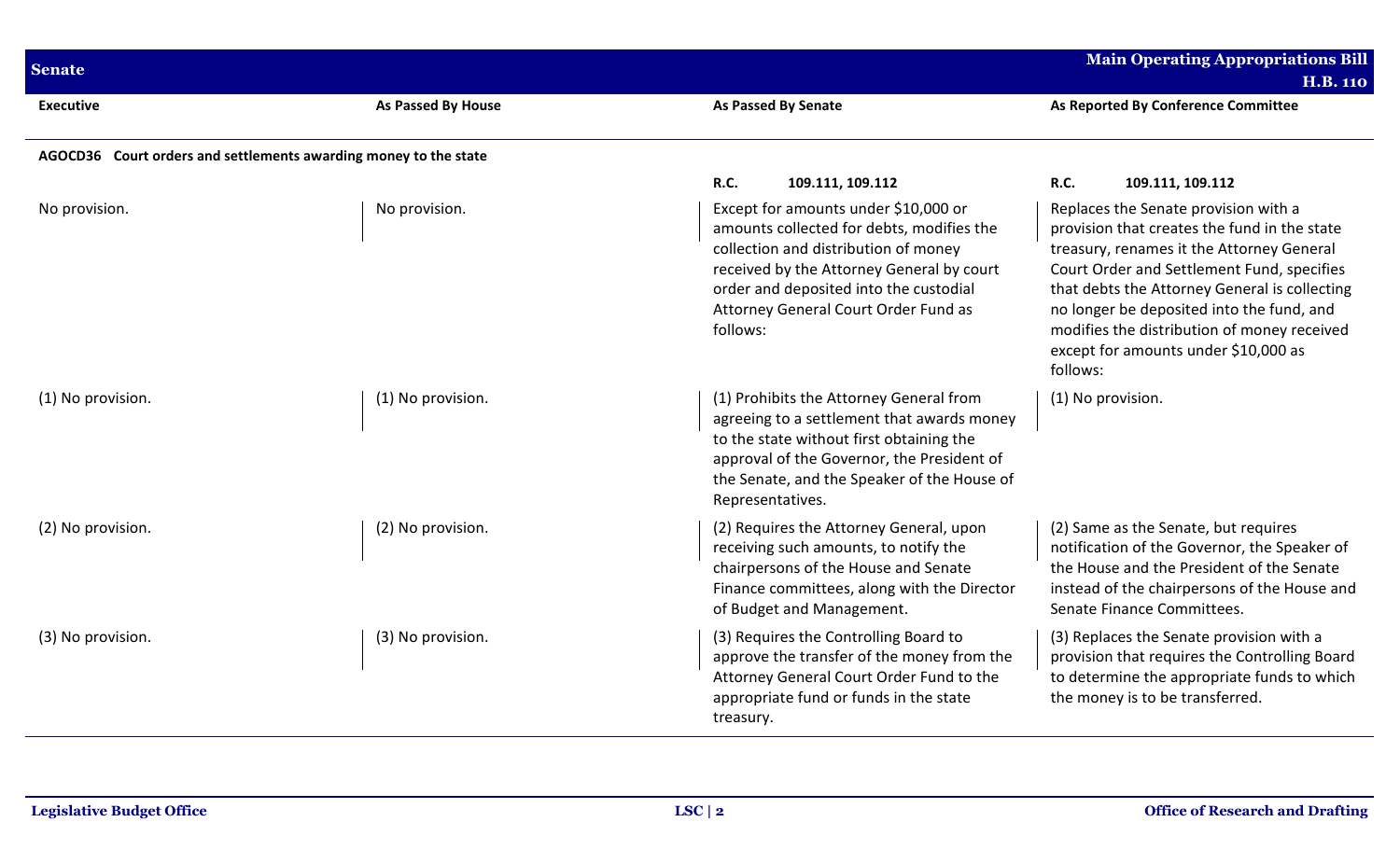| <b>Senate</b>                                             |                                                                                                                                                                                                                                                                                                                                                                                                                                                                                                                                                                                                                       |                                   | <b>Main Operating Appropriations Bill</b><br><b>H.B. 110</b> |
|-----------------------------------------------------------|-----------------------------------------------------------------------------------------------------------------------------------------------------------------------------------------------------------------------------------------------------------------------------------------------------------------------------------------------------------------------------------------------------------------------------------------------------------------------------------------------------------------------------------------------------------------------------------------------------------------------|-----------------------------------|--------------------------------------------------------------|
| <b>Executive</b>                                          | As Passed By House                                                                                                                                                                                                                                                                                                                                                                                                                                                                                                                                                                                                    | As Passed By Senate               | As Reported By Conference Committee                          |
| AGOCD31 Law Enforcement Training Funding Study Commission |                                                                                                                                                                                                                                                                                                                                                                                                                                                                                                                                                                                                                       |                                   |                                                              |
|                                                           | 701.70<br>Section:                                                                                                                                                                                                                                                                                                                                                                                                                                                                                                                                                                                                    | 701.70<br>Section:                | 701.70<br>Section:                                           |
| (1) No provision.                                         | (1) Creates the 12-member Law<br><b>Enforcement Training Funding Study</b><br>Commission to study possible long-term<br>methods for the provision of state funding<br>to law enforcement agencies for the training<br>of their peace officers and troopers required<br>under R.C. 109.803 and evaluate the plans<br>for the Law Enforcement Reimbursement<br>Training Pilot Program (see AGOCD30) as<br>part of the study.                                                                                                                                                                                            | (1) Same as the House.            | (1) Same as the House.                                       |
| (2) No provision.                                         | (2) Specifies that Commission members<br>serve without compensation.                                                                                                                                                                                                                                                                                                                                                                                                                                                                                                                                                  | (2) Same as the House.            | (2) Same as the House.                                       |
| (3) No provision.                                         | (3) Requires the Commission to prepare a<br>report of its findings, and recommendations<br>for a method, to be used after the<br>completion of the pilot program, for the<br>provision of state funding to those law<br>enforcement agencies for the training of<br>their peace officers and troopers required<br>under R.C. 109.803. Requires the<br>Commission, not later than March 1, 2022,<br>to submit the report to the Governor, the<br>General Assembly, the Attorney General,<br>and the Legislative Service Commission.<br>Provides that upon submission of the report,<br>the Commission ceases to exist. | (3) Same as the House.            | (3) Same as the House.                                       |
|                                                           | <b>Fiscal effect: Minimal.</b>                                                                                                                                                                                                                                                                                                                                                                                                                                                                                                                                                                                        | Fiscal effect: Same as the House. | Fiscal effect: Same as the House.                            |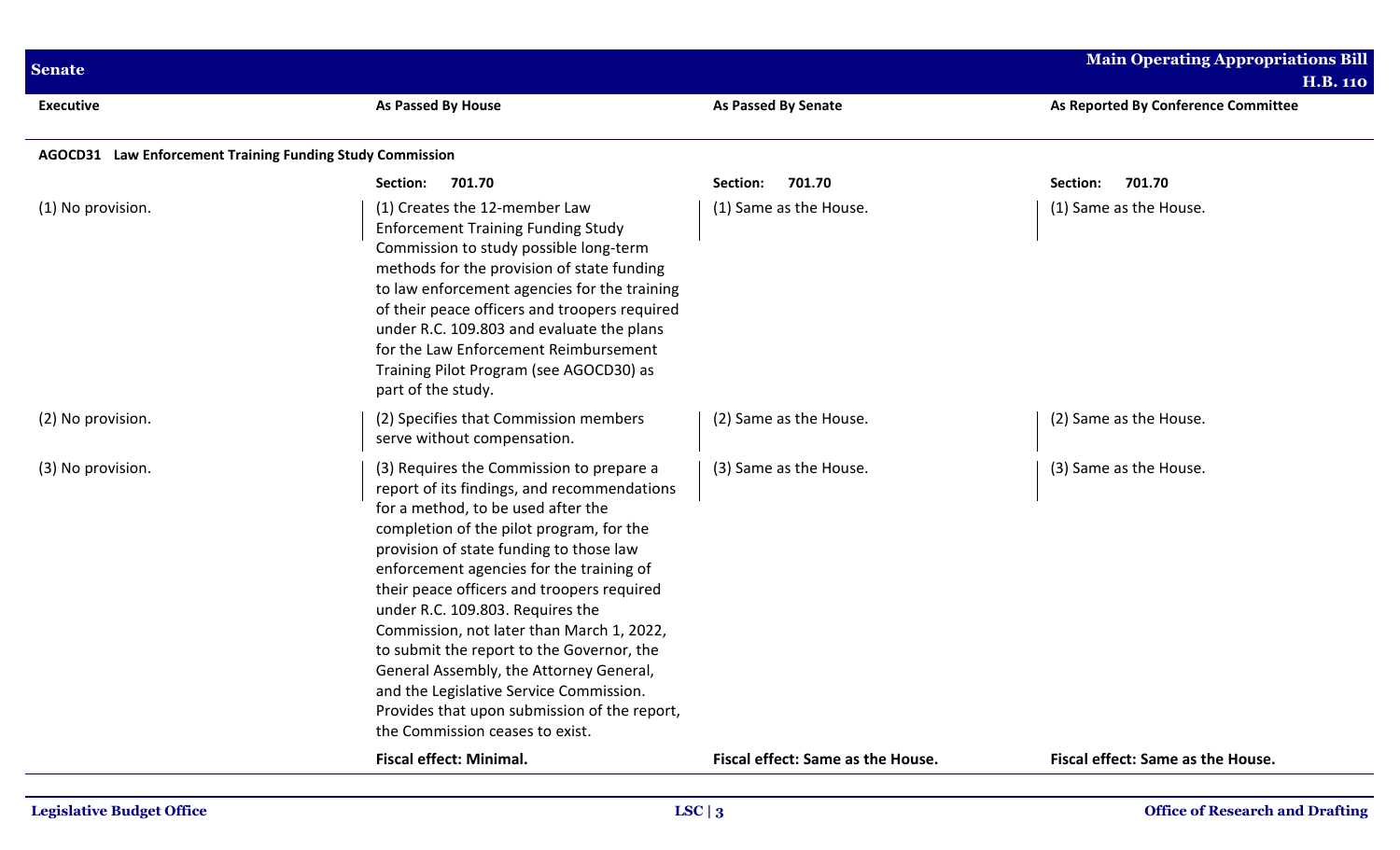| <b>Senate</b>    |                                                                                                                                                                                                                                                                                                                                                                                             |                                   | <b>Main Operating Appropriations Bill</b><br>H.B. 110 |
|------------------|---------------------------------------------------------------------------------------------------------------------------------------------------------------------------------------------------------------------------------------------------------------------------------------------------------------------------------------------------------------------------------------------|-----------------------------------|-------------------------------------------------------|
| <b>Executive</b> | As Passed By House                                                                                                                                                                                                                                                                                                                                                                          | <b>As Passed By Senate</b>        | As Reported By Conference Committee                   |
| <b>GOVCD2</b>    | Governor's Office of Faith-Based and Community Initiatives TANF report                                                                                                                                                                                                                                                                                                                      |                                   |                                                       |
|                  | <b>R.C.</b><br>107.121                                                                                                                                                                                                                                                                                                                                                                      | <b>R.C.</b><br>107.121            | <b>R.C.</b><br>107.121                                |
| No provision.    | Requires the Governor's Office of Faith-<br>Based and Community Initiatives, by July 30<br>each year, to submit a report to the Speaker<br>of the House of Representatives, the<br>President of the Senate, and the Director of<br>the Legislative Service Commission detailing<br>its spending and distribution of Temporary<br>Assistance for Needy Families (TANF) block<br>grant funds. | Same as the House.                | Same as the House.                                    |
|                  | <b>Fiscal effect: Minimal.</b>                                                                                                                                                                                                                                                                                                                                                              | Fiscal effect: Same as the House. | Fiscal effect: Same as the House.                     |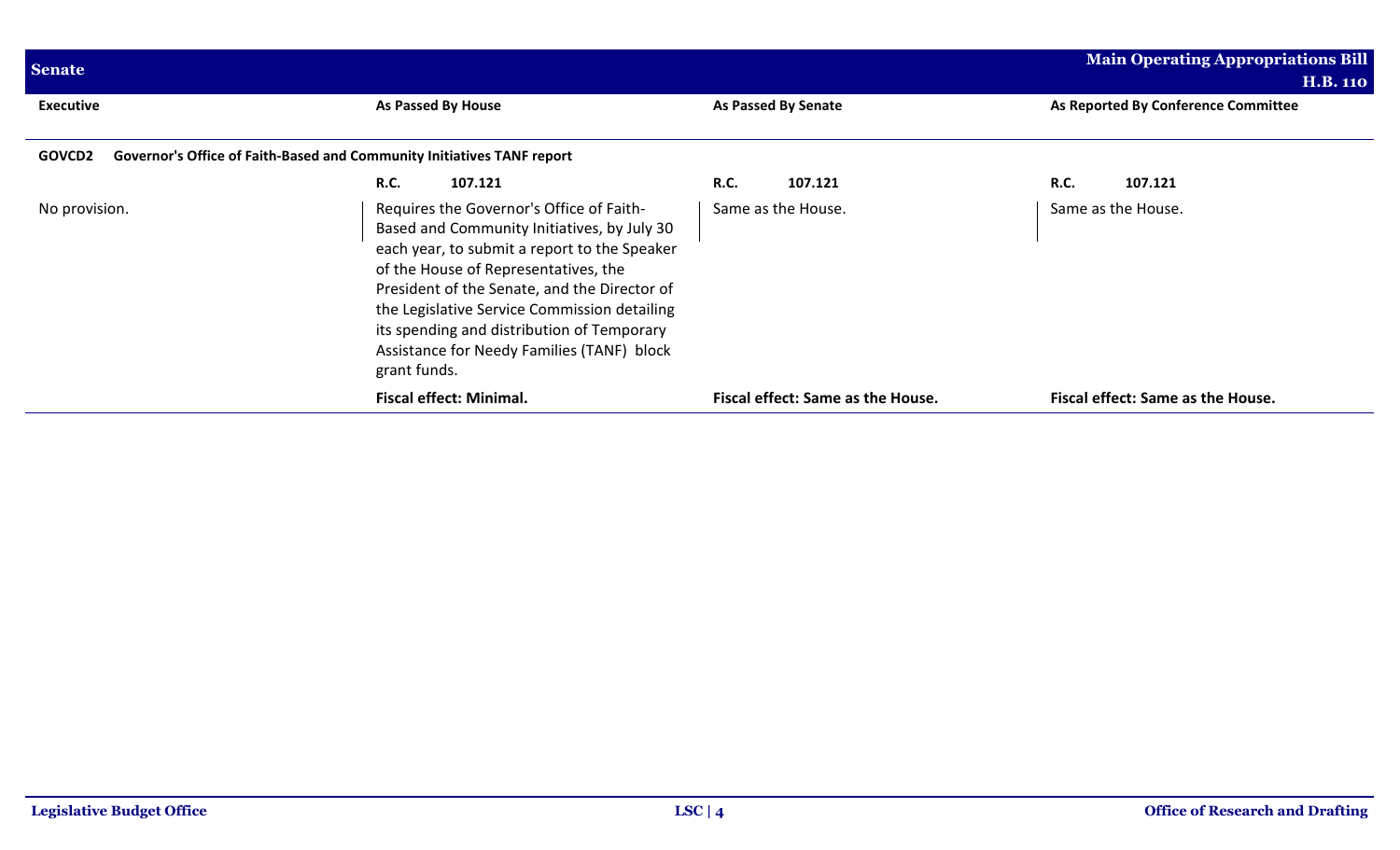| <b>Senate</b>                                                                          |                                                                                                                                                                                                                                                                                                                                      |                            | <b>Main Operating Appropriations Bill</b><br><b>H.B. 110</b> |
|----------------------------------------------------------------------------------------|--------------------------------------------------------------------------------------------------------------------------------------------------------------------------------------------------------------------------------------------------------------------------------------------------------------------------------------|----------------------------|--------------------------------------------------------------|
| <b>Executive</b>                                                                       | <b>As Passed By House</b>                                                                                                                                                                                                                                                                                                            | <b>As Passed By Senate</b> | As Reported By Conference Committee                          |
| General Assembly Open Meetings Law and same-party committee caucuses<br><b>REPCD5</b>  |                                                                                                                                                                                                                                                                                                                                      |                            |                                                              |
| No provision.                                                                          | <b>R.C.</b><br>101.15<br>Allows the same-party members of a<br>standing committee of the Ohio House of<br>Representatives or the Ohio Senate to meet<br>without violating the General Assembly<br>Open Meetings Law.                                                                                                                 | No provision.              | No provision.                                                |
|                                                                                        | <b>Fiscal effect: None.</b>                                                                                                                                                                                                                                                                                                          |                            |                                                              |
| REPCD4<br>Joint Legislative Oversight and Review Committee of Federal COVID Relief Aid |                                                                                                                                                                                                                                                                                                                                      |                            |                                                              |
|                                                                                        | 701.40<br>Section:                                                                                                                                                                                                                                                                                                                   |                            |                                                              |
| No provision.                                                                          | Establishes the Joint Legislative Oversight<br>and Review Committee of Federal COVID<br>Relief Aid to oversee and review the<br>distribution and spending of funds received<br>from the federal government for COVID<br>relief purposes.                                                                                             | No provision.              | No provision.                                                |
| No provision.                                                                          | Specifies that the Committee consists of five<br>members from each chamber, appointed by<br>the Speaker of the House of Representatives<br>and the Senate President, respectively, and<br>that three members from each chamber<br>represent the majority party and two<br>members from each chamber represent the<br>minority party. | No provision.              | No provision.                                                |
| No provision.                                                                          | Permits the Committee to hold hearings,<br>receive testimony, issue reports, and make<br>recommendations regarding the oversight,<br>expenditure, and reporting of COVID relief<br>aid usage.                                                                                                                                        | No provision.              | No provision.                                                |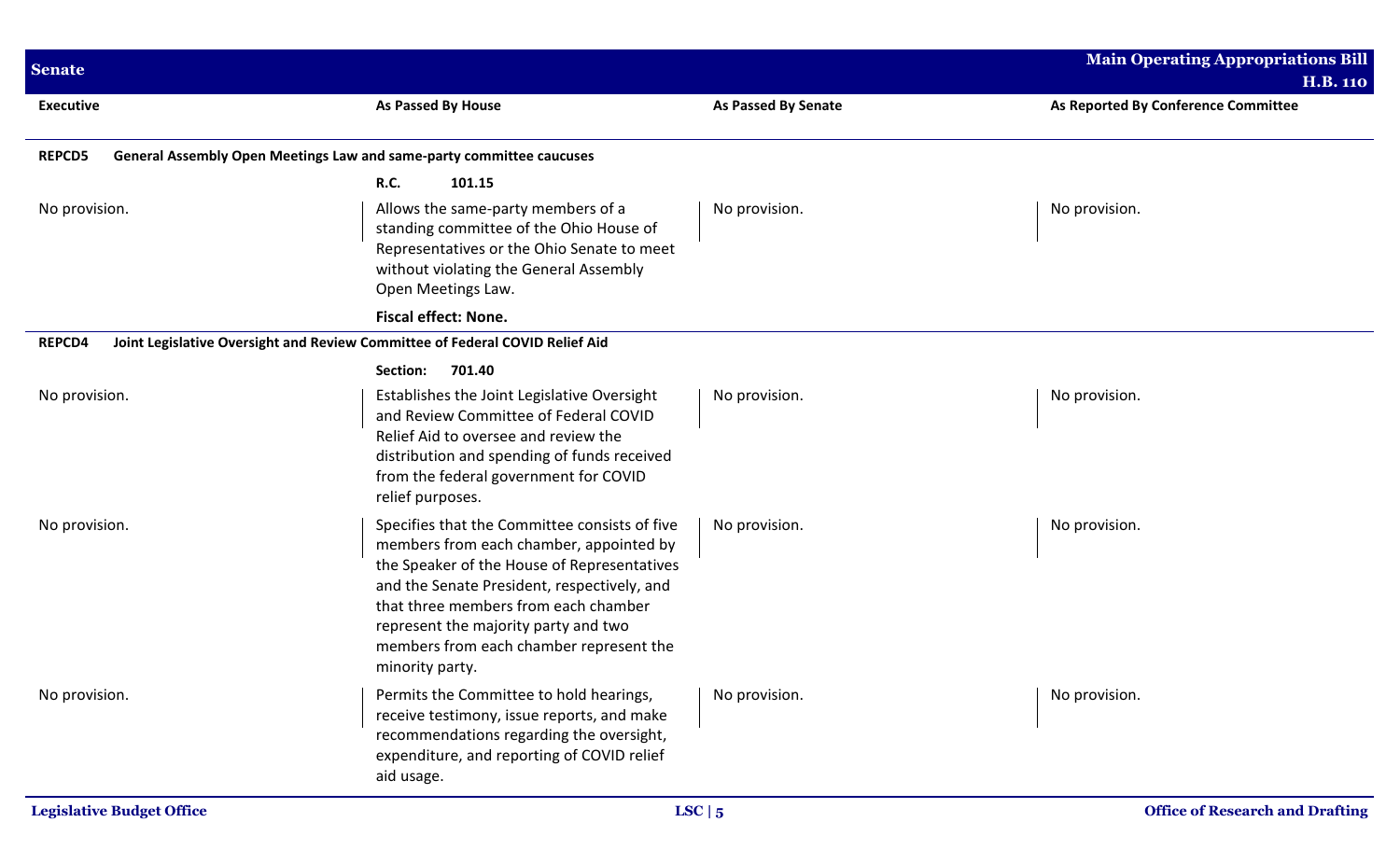| <b>Senate</b>     |                                                                                                                                                                                                                                                                                                                                                                                                                                      |                            | <b>Main Operating Appropriations Bill</b><br><b>H.B. 110</b>                                                            |
|-------------------|--------------------------------------------------------------------------------------------------------------------------------------------------------------------------------------------------------------------------------------------------------------------------------------------------------------------------------------------------------------------------------------------------------------------------------------|----------------------------|-------------------------------------------------------------------------------------------------------------------------|
| <b>Executive</b>  | As Passed By House                                                                                                                                                                                                                                                                                                                                                                                                                   | <b>As Passed By Senate</b> | As Reported By Conference Committee                                                                                     |
|                   | <b>Fiscal effect: Minimal.</b>                                                                                                                                                                                                                                                                                                                                                                                                       |                            |                                                                                                                         |
| <b>REPCD3</b>     | Joint Legislative Study Committee regarding career pathways and post-secondary workforce training programs                                                                                                                                                                                                                                                                                                                           |                            |                                                                                                                         |
|                   | Section:<br>733.30                                                                                                                                                                                                                                                                                                                                                                                                                   |                            | 733.30<br>Section:                                                                                                      |
| No provision.     | Establishes a 13-member Joint Legislative<br>Study Committee regarding career pathways<br>and post-secondary workforce training<br>programs, including a member appointed by<br>the Minority Leader in each house.                                                                                                                                                                                                                   | No provision.              | Same as the House, but specifies that the<br>Minority Leader in each chamber<br>recommend rather than appoint a member. |
| No provision.     | Requires the Committee to review (1)<br>current workforce training programs offered<br>by post-secondary institutions and whether<br>the programs are aligned with local,<br>regional, and statewide workforce needs<br>and (2) current career pathways, how they<br>align with state, regional, and local labor<br>market demand data, and whether they<br>prioritize credentials that carry the most<br>value in the labor market. | No provision.              | Same as the House.                                                                                                      |
| No provision.     | Requires the Committee to develop<br>recommendations regarding the following:                                                                                                                                                                                                                                                                                                                                                        | No provision.              | Same as the House.                                                                                                      |
| (1) No provision. | (1) The state's workforce education priorities<br>and how those priorities are funded;                                                                                                                                                                                                                                                                                                                                               | (1) No provision.          | (1) Same as the House.                                                                                                  |
| (2) No provision. | (2) A common definition for short-term<br>credentials and certificates of value across<br>primary, secondary, and post-secondary<br>education providers that ensures<br>consistency and alignment with the state's<br>policy and funding priorities;                                                                                                                                                                                 | (2) No provision.          | (2) Same as the House.                                                                                                  |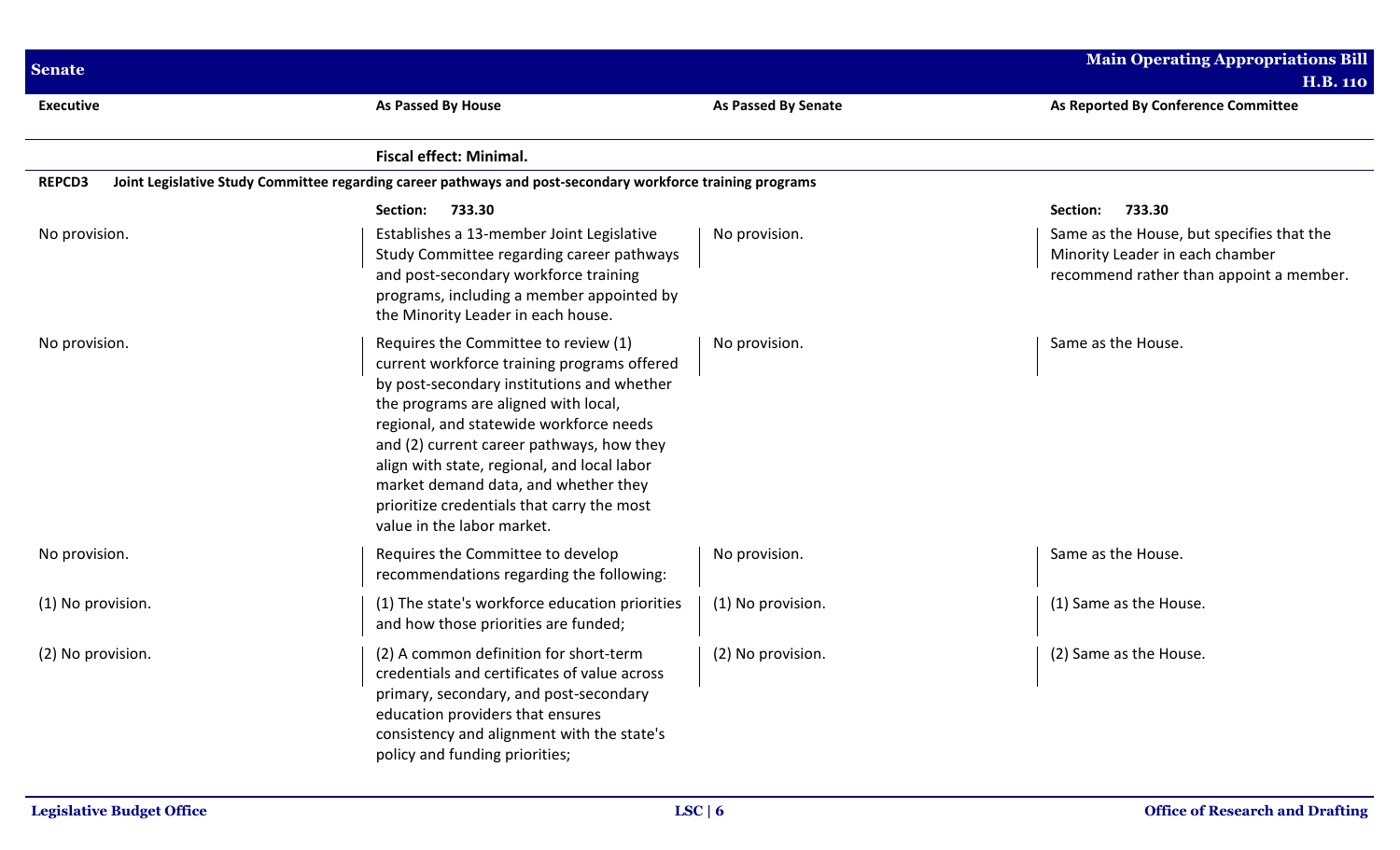| <b>Senate</b>     |                                                                                                                                                                                                                                                                          |                            | <b>Main Operating Appropriations Bill</b><br><b>H.B. 110</b> |
|-------------------|--------------------------------------------------------------------------------------------------------------------------------------------------------------------------------------------------------------------------------------------------------------------------|----------------------------|--------------------------------------------------------------|
| <b>Executive</b>  | <b>As Passed By House</b>                                                                                                                                                                                                                                                | <b>As Passed By Senate</b> | As Reported By Conference Committee                          |
| (3) No provision. | (3) Any strategies or programs the<br>Committee identified that may ensure that<br>the state's investments will increase student<br>success and career readiness by increasing<br>the number of workforce certificates and<br>credentials that lead to an in-demand job; | (3) No provision.          | (3) Same as the House.                                       |
| (4) No provision. | (4) The types of reporting and data<br>necessary for the Chancellor to collect<br>regarding post-secondary workforce<br>credentials, including programs for which<br>credit is not awarded;                                                                              | (4) No provision.          | (4) Same as the House.                                       |
| (5) No provision. | (5) Policy strategies identified by the<br>Committee to increase awareness and<br>participation by students in career-technical<br>pathways through partnerships between<br>primary, secondary, and post-secondary<br>education providers and business and<br>industry;  | (5) No provision.          | (5) Same as the House.                                       |
| (6) No provision. | (6) Strategies identified by the Committee to<br>increase work-based learning programs such<br>as apprenticeships and programs that<br>permit students to attend post-secondary<br>educational institutions while maintaining<br>their employment;                       | (6) No provision.          | (6) Same as the House.                                       |
| (7) No provision. | (7) Whether the state should consider<br>prioritizing investments in short-term<br>credentials through a new funding structure<br>for workforce education and career-<br>technical programs, including state support<br>of workforce training programs at                | $\vert$ (7) No provision.  | (7) Same as the House.                                       |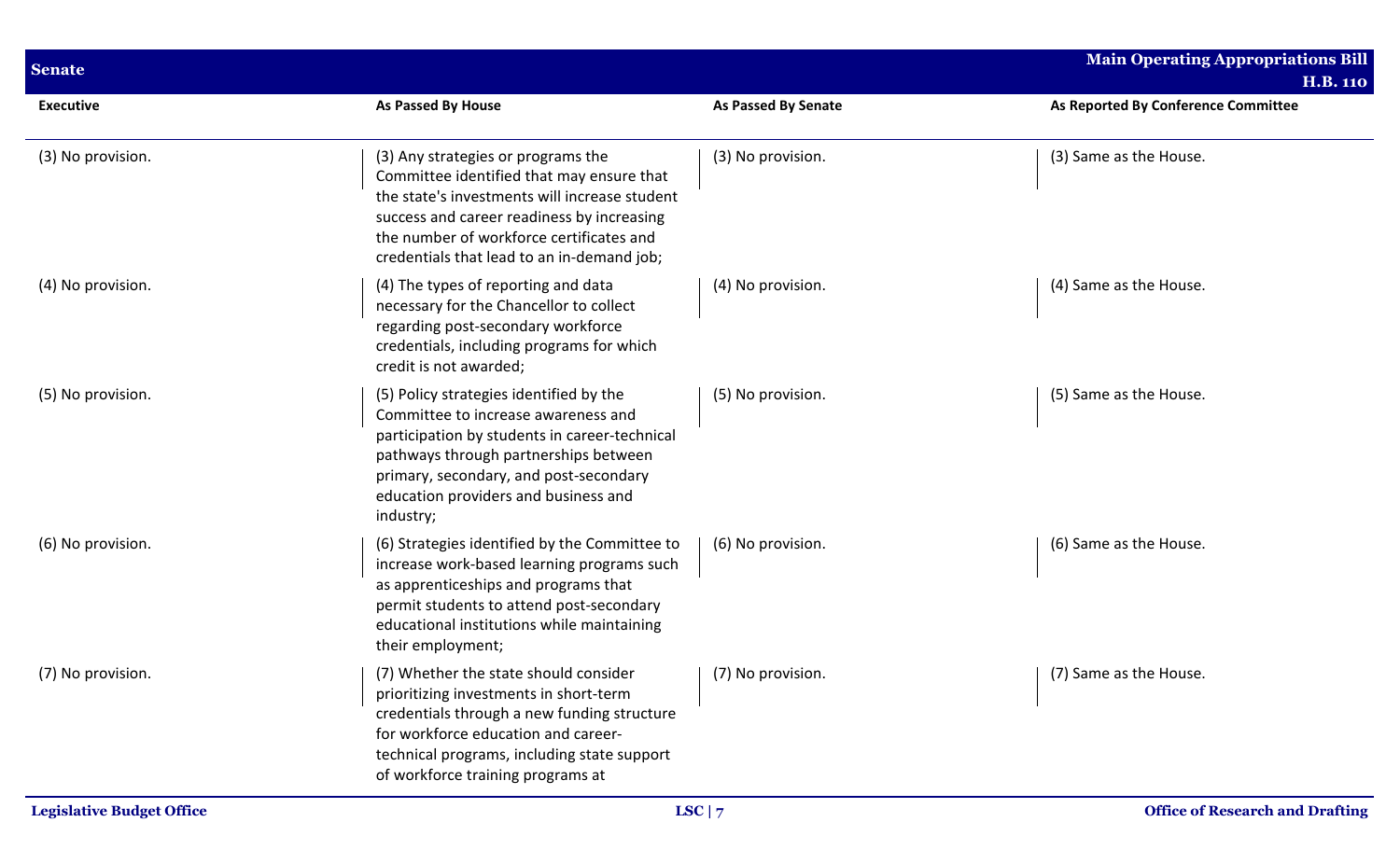| <b>Senate</b>     |                                                                                                                                                                                                                              |                            | <b>Main Operating Appropriations Bill</b><br><b>H.B. 110</b> |
|-------------------|------------------------------------------------------------------------------------------------------------------------------------------------------------------------------------------------------------------------------|----------------------------|--------------------------------------------------------------|
| <b>Executive</b>  | <b>As Passed By House</b>                                                                                                                                                                                                    | <b>As Passed By Senate</b> | As Reported By Conference Committee                          |
|                   | community colleges and Ohio technical<br>centers and financial aid opportunities for<br>students pursuing a workforce certificate or<br>credential; and,                                                                     |                            |                                                              |
| (8) No provision. | (8) Strategies to improve and expand short-<br>term workforce career pathway<br>opportunities to make them more accessible<br>to residents of the state.                                                                     | (8) No provision.          | (8) Same as the House.                                       |
| No provision.     | Requires LSC to provide support to the<br>Committee.                                                                                                                                                                         | No provision.              | Same as the House.                                           |
| No provision.     | Requires the Committee to issue a report to<br>the General Assembly by November 1, 2022,<br>that contains its findings and<br>recommendations, as well as any proposed<br>legislative changes or funding<br>recommendations. | No provision.              | Same as the House.                                           |
|                   | <b>Fiscal effect: Minimal.</b>                                                                                                                                                                                               |                            | Fiscal effect: Same as the House.                            |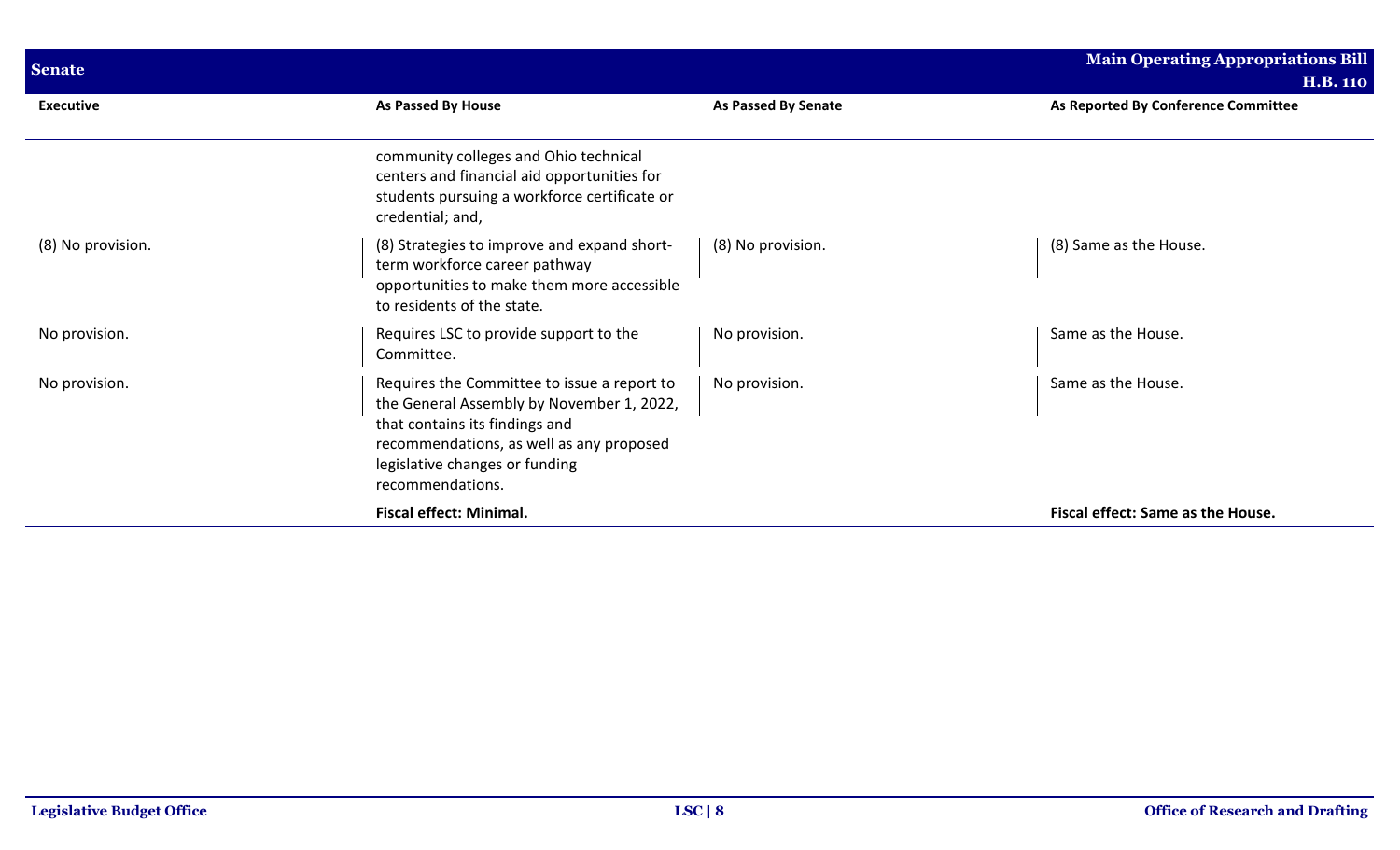| <b>Senate</b>                        |                                                                                                                                                                                                                                                                                                   |                                   | <b>Main Operating Appropriations Bill</b><br><b>H.B. 110</b>                                                                  |
|--------------------------------------|---------------------------------------------------------------------------------------------------------------------------------------------------------------------------------------------------------------------------------------------------------------------------------------------------|-----------------------------------|-------------------------------------------------------------------------------------------------------------------------------|
| <b>Executive</b>                     | As Passed By House                                                                                                                                                                                                                                                                                | <b>As Passed By Senate</b>        | As Reported By Conference Committee                                                                                           |
| <b>TANF Spending Plan</b><br>JFSCD50 |                                                                                                                                                                                                                                                                                                   |                                   |                                                                                                                               |
|                                      | <b>R.C.</b><br>5101.806, 107.03                                                                                                                                                                                                                                                                   | <b>R.C.</b><br>5101.806, 107.03   | R.C.<br>5101.806, 107.03                                                                                                      |
| No provision.                        | Requires ODJFS to submit a TANF spending<br>plan to the Governor not later than<br>November 1st of each even-numbered year<br>describing the anticipated spending of the<br>TANF Block Grant funds for the next fiscal<br>biennium.                                                               | Same as the House.                | Same as the House.                                                                                                            |
| No provision.                        | Requires the Governor to submit this<br>spending plan to the General Assembly as an<br>appendix to the Governor's budget.                                                                                                                                                                         | Same as the House.                | Same as the House.                                                                                                            |
| No provision.                        | Requires ODJFS to submit an updated TANF<br>spending report to the chairpersons of<br>standing committees of the House of<br>Representatives and Senate designated by<br>the Speaker of the House of Representatives<br>and the President of the Senate by July 30 of<br>each even-numbered year. | Same as the House.                | Same as the House, but additionally requires<br>the updated report to be submitted to the<br>minority leader of each chamber. |
| No provision.                        | Permits the chairpersons of the standing<br>committees to call the ODJFS Director to<br>testify about the TANF spending plan.                                                                                                                                                                     | Same as the House.                | Same as the House.                                                                                                            |
|                                      | <b>Fiscal effect: Minimal.</b>                                                                                                                                                                                                                                                                    | Fiscal effect: Same as the House. | Fiscal effect: Same as the House.                                                                                             |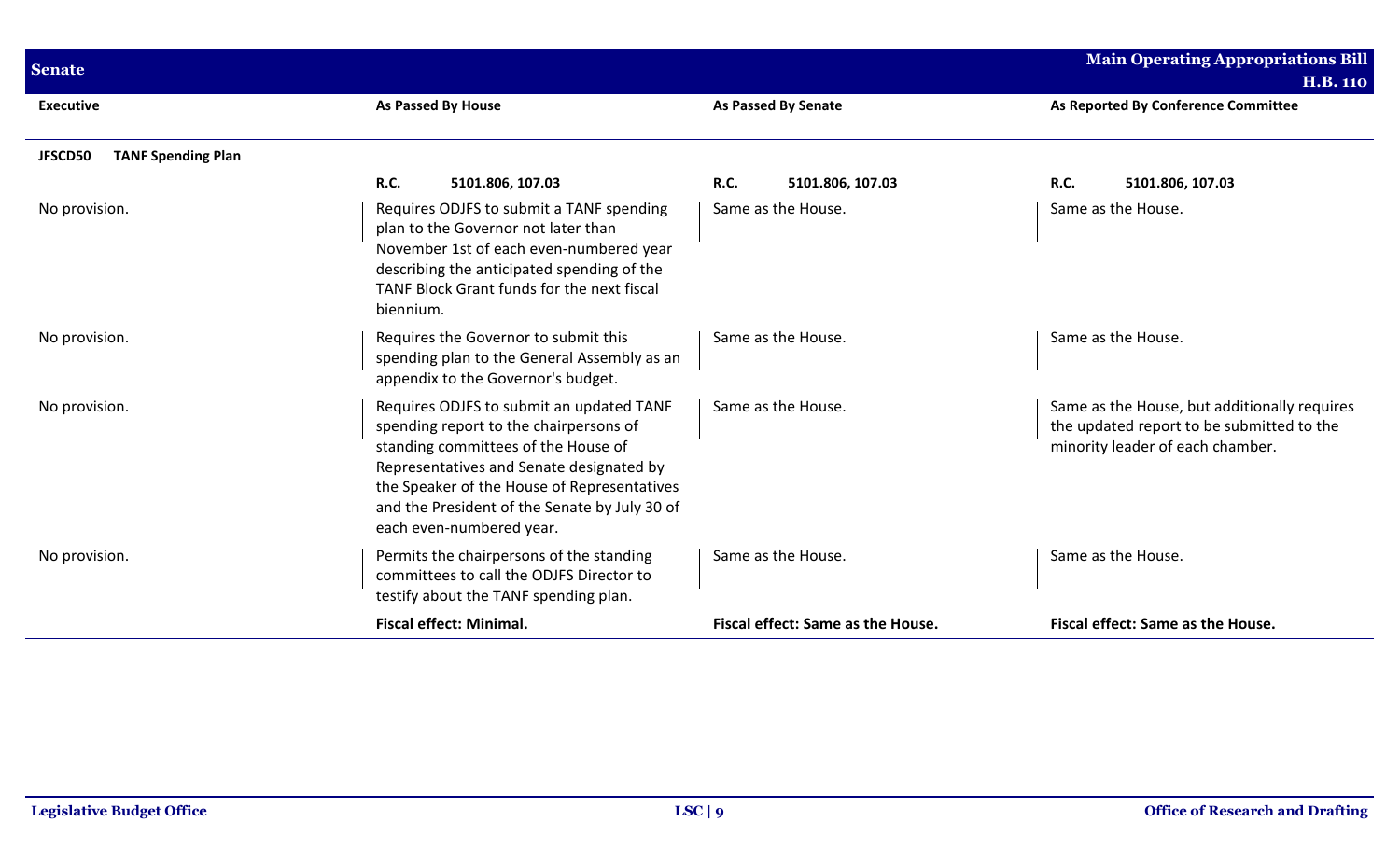| <b>Senate</b>     |                                                                                                                                                                                                                                                                                                                         |                                                                                                                                         | <b>Main Operating Appropriations Bill</b><br><b>H.B. 110</b>                                                                                                                                                                                            |
|-------------------|-------------------------------------------------------------------------------------------------------------------------------------------------------------------------------------------------------------------------------------------------------------------------------------------------------------------------|-----------------------------------------------------------------------------------------------------------------------------------------|---------------------------------------------------------------------------------------------------------------------------------------------------------------------------------------------------------------------------------------------------------|
| <b>Executive</b>  | As Passed By House                                                                                                                                                                                                                                                                                                      | As Passed By Senate                                                                                                                     | As Reported By Conference Committee                                                                                                                                                                                                                     |
| JFSCD51           | General Assembly evaluation of publicly funded child care and the Step Up to Quality Program                                                                                                                                                                                                                            |                                                                                                                                         |                                                                                                                                                                                                                                                         |
|                   | 307.250<br>Section:                                                                                                                                                                                                                                                                                                     | Section:<br>307.250                                                                                                                     | 307.250<br>Section:                                                                                                                                                                                                                                     |
| No provision.     | Requires a subcommittee or standing<br>committee from each chamber of the 134th<br>General Assembly, selected by the Speaker<br>of the House and President of the Senate<br>respectively, to evaluate all of the following<br>regarding publicly funded child care (PFCC)<br>and the Step Up to Quality (SUTQ) Program: | Same as the House, but instead requires a<br>study committee consisting of specified<br>members to conduct the evaluation:              | Same as the Senate, but makes some<br>changes to membership of the committee,<br>specifies that members are to serve without<br>compensation, and requires the first<br>meeting to be held not later than 30 days<br>after appointments have been made. |
| (1) No provision. | (1) The number of children and families<br>receiving PFCC.                                                                                                                                                                                                                                                              | (1) Same as the House.                                                                                                                  | (1) Same as the House.                                                                                                                                                                                                                                  |
| (2) No provision. | (2) The number of early learning and<br>development programs participating in<br>SUTQ and receiving PFCC.                                                                                                                                                                                                               | (2) Same as the House.                                                                                                                  | (2) Same as the House.                                                                                                                                                                                                                                  |
| (3) No provision. | (3) Funding sources for PFCC and SUTQ.                                                                                                                                                                                                                                                                                  | (3) Same as the House.                                                                                                                  | (3) Same as the House.                                                                                                                                                                                                                                  |
| (4) No provision. | (4) Long-term sustainability of the funding<br>sources.                                                                                                                                                                                                                                                                 | (4) Same as the House.                                                                                                                  | (4) Same as the House.                                                                                                                                                                                                                                  |
| (5) No provision. | (5) Eligibility for PFCC.                                                                                                                                                                                                                                                                                               | (5) Same as the House.                                                                                                                  | (5) Same as the House.                                                                                                                                                                                                                                  |
| (6) No provision. | (6) Issues regarding access to PFCC and<br>quality-rated learning and development<br>programs.                                                                                                                                                                                                                          | (6) Same as the House.                                                                                                                  | (6) Same as the House.                                                                                                                                                                                                                                  |
| (7) No provision. | (7) The impact and feasibility of the<br>requirement that all providers receiving<br>PFCC be rated at the 3rd tier or higher in<br>SUTQ by June 30, 2025.                                                                                                                                                               | (7) Same as the House, but instead studies<br>the impact of feasibility of the mandate by a<br>certain date, rather than June 30, 2025. | (7) No provision.                                                                                                                                                                                                                                       |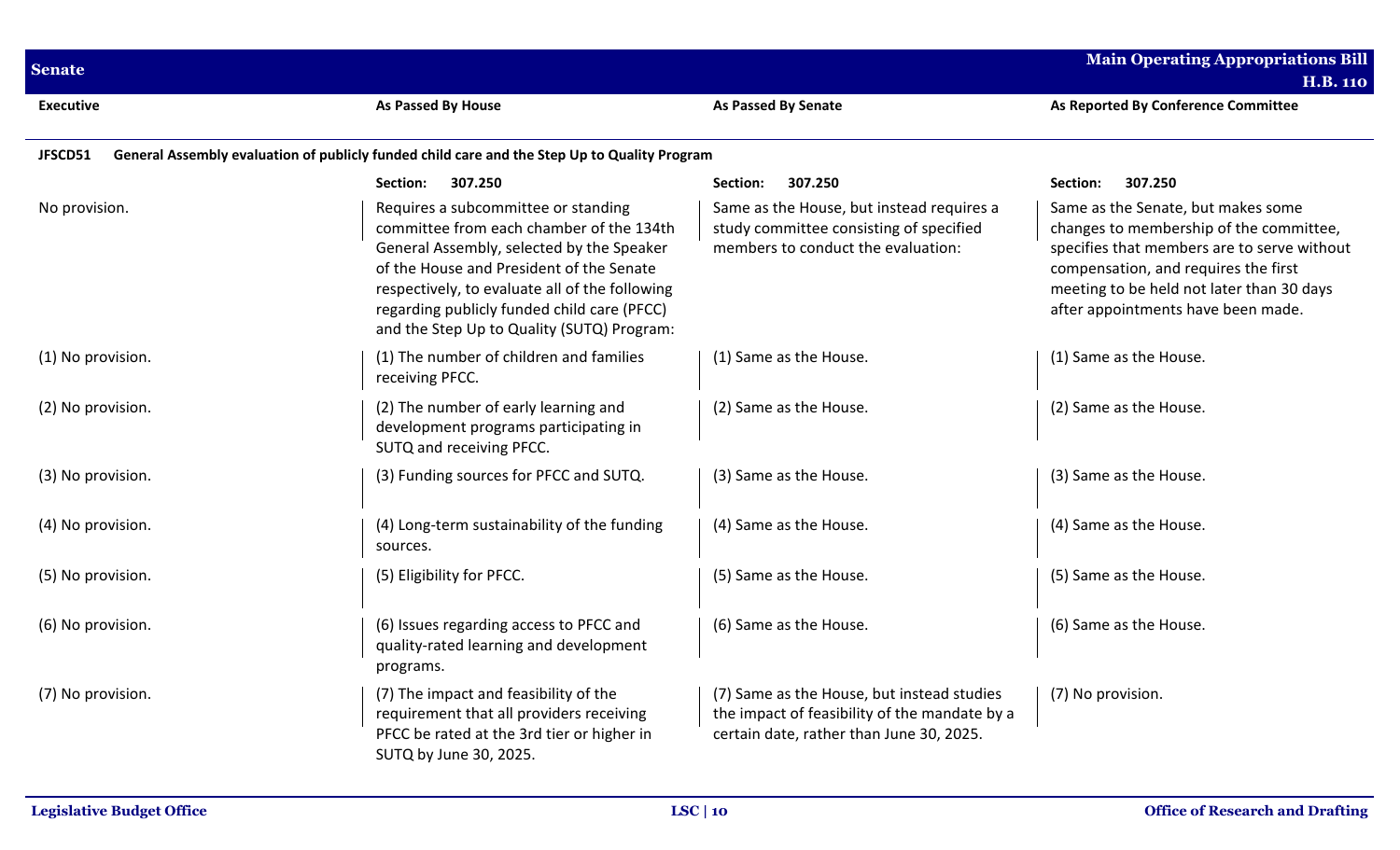| <b>Senate</b>      |                                                                                                        |                                                                                                                                    | <b>Main Operating Appropriations Bill</b>                                                                                                                                                                                                                                                                                                              |
|--------------------|--------------------------------------------------------------------------------------------------------|------------------------------------------------------------------------------------------------------------------------------------|--------------------------------------------------------------------------------------------------------------------------------------------------------------------------------------------------------------------------------------------------------------------------------------------------------------------------------------------------------|
| <b>Executive</b>   | As Passed By House                                                                                     | As Passed By Senate                                                                                                                | <b>H.B. 110</b><br>As Reported By Conference Committee                                                                                                                                                                                                                                                                                                 |
| (8) No provision.  | (8) No provision.                                                                                      | (8) The manner in which ODJFS establishes<br>reimbursement ceilings for PFCC, including<br>through the use of market rate surveys. | (8) Same as the Senate.                                                                                                                                                                                                                                                                                                                                |
| (9) No provision.  | (9) No provision.                                                                                      | (9) No provision.                                                                                                                  | (9) The number of child care providers<br>licensed by ODJFS.                                                                                                                                                                                                                                                                                           |
| (10) No provision. | (10) No provision.                                                                                     | (10) No provision.                                                                                                                 | (10) The administrative burdens that result<br>from obtaining and maintaining a quality<br>rating.                                                                                                                                                                                                                                                     |
| (11) No provision. | (11) No provision.                                                                                     | (11) No provision.                                                                                                                 | (11) Alternative criteria by which a child day-<br>care center or family day-care home that<br>enrolls a low census of children receiving<br>PFCC may obtain a one-star rating in SUTQ.                                                                                                                                                                |
| No provision.      | Requires each committee to do all of the<br>following:                                                 | Same as the House, but instead requires or<br>authorizes it of the study committee:                                                | Same as the Senate, but instead requires the<br>study committee to:                                                                                                                                                                                                                                                                                    |
| (1) No provision.  | (1) Hold hearings and receive testimony<br>from the public and relevant state agencies<br>and boards.  | (1) Same as the House.                                                                                                             | (1) Same as the House.                                                                                                                                                                                                                                                                                                                                 |
| (2) No provision.  | (2) Receive testimony from the ODJFS<br>Director or the Director's designee if<br>requested to appear. | (2) No provision.                                                                                                                  | (2) No provision.                                                                                                                                                                                                                                                                                                                                      |
| (3) No provision.  | (3) Issue a report of its findings and<br>recommendations.                                             | (3) Same as the House, but removes the<br>authority to include recommendations.                                                    | (3) Replaces the Senate provision with a<br>provision that allows the committee to issue<br>reports as necessary, but requires the<br>committee to issue a final report with any<br>findings or recommendations no later than<br>December 1, 2022. Specifies that any report<br>issued is nonbinding and is only to be<br>considered a recommendation. |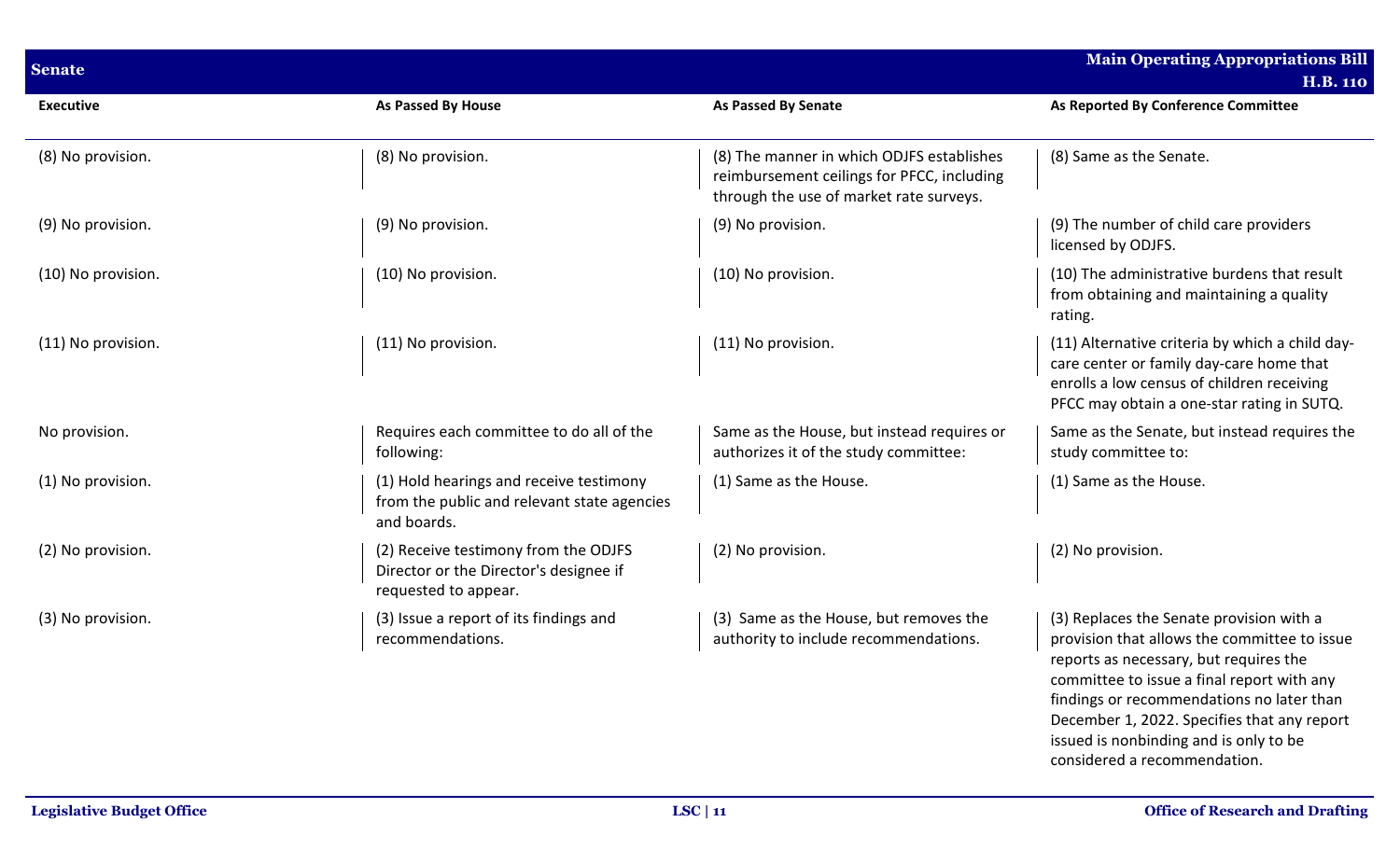| <b>Senate</b>                                                              |                                                                                                                        |                                                                                                                                                                                                                                                                                                                                                                                                                                                                                                                                                              | <b>Main Operating Appropriations Bill</b><br><b>H.B. 110</b>                                                                                                                                                                                                                           |
|----------------------------------------------------------------------------|------------------------------------------------------------------------------------------------------------------------|--------------------------------------------------------------------------------------------------------------------------------------------------------------------------------------------------------------------------------------------------------------------------------------------------------------------------------------------------------------------------------------------------------------------------------------------------------------------------------------------------------------------------------------------------------------|----------------------------------------------------------------------------------------------------------------------------------------------------------------------------------------------------------------------------------------------------------------------------------------|
| <b>Executive</b>                                                           | As Passed By House                                                                                                     | As Passed By Senate                                                                                                                                                                                                                                                                                                                                                                                                                                                                                                                                          | As Reported By Conference Committee                                                                                                                                                                                                                                                    |
| (4) No provision.                                                          | (4) No provision.                                                                                                      | (4) No provision.                                                                                                                                                                                                                                                                                                                                                                                                                                                                                                                                            | (4) Not later than December 31, 2021,<br>evaluate and recommend evaluate<br>alternative criteria by which a child day-care<br>center or family day-care home that enrolls<br>a low census of children receiving publicly<br>funded child care may obtain a one-star<br>rating in SUTQ. |
| No provision.                                                              | Requires the Legislative Service Commission<br>to provide services to support the duties<br>described in this section. | Same as the House.                                                                                                                                                                                                                                                                                                                                                                                                                                                                                                                                           | Same as the House.                                                                                                                                                                                                                                                                     |
|                                                                            | <b>Fiscal effect: Minimal.</b>                                                                                         | Fiscal effect: Same as the House.                                                                                                                                                                                                                                                                                                                                                                                                                                                                                                                            | Fiscal effect: Same as the House.                                                                                                                                                                                                                                                      |
| Unemployment Compensation unrecovered fraudulent representation<br>JFSCD62 |                                                                                                                        |                                                                                                                                                                                                                                                                                                                                                                                                                                                                                                                                                              |                                                                                                                                                                                                                                                                                        |
|                                                                            |                                                                                                                        | 307.260<br>Section:                                                                                                                                                                                                                                                                                                                                                                                                                                                                                                                                          | 307.260<br>Section:                                                                                                                                                                                                                                                                    |
| No provision.                                                              | No provision.                                                                                                          | Requires the ODJFS Director to certify the<br>amount of fraudulent unemployment<br>benefits issued between March 1, 2020, and<br>December 31, 2021, to the OBM Director,<br>President and Minority Leader of the Senate,<br>Speaker and Minority Leader of the House,<br>and chairpersons and ranking members of<br>the Senate and House standing committees<br>that consider unemployment compensation<br>issues. Specifies that unemployment<br>benefits include regular benefits, extended<br>benefits, and pandemic unemployment<br>assistance benefits. | Same as the Senate.                                                                                                                                                                                                                                                                    |
|                                                                            |                                                                                                                        | <b>Fiscal effect: Minimal.</b>                                                                                                                                                                                                                                                                                                                                                                                                                                                                                                                               | Fiscal effect: Same as the Senate.                                                                                                                                                                                                                                                     |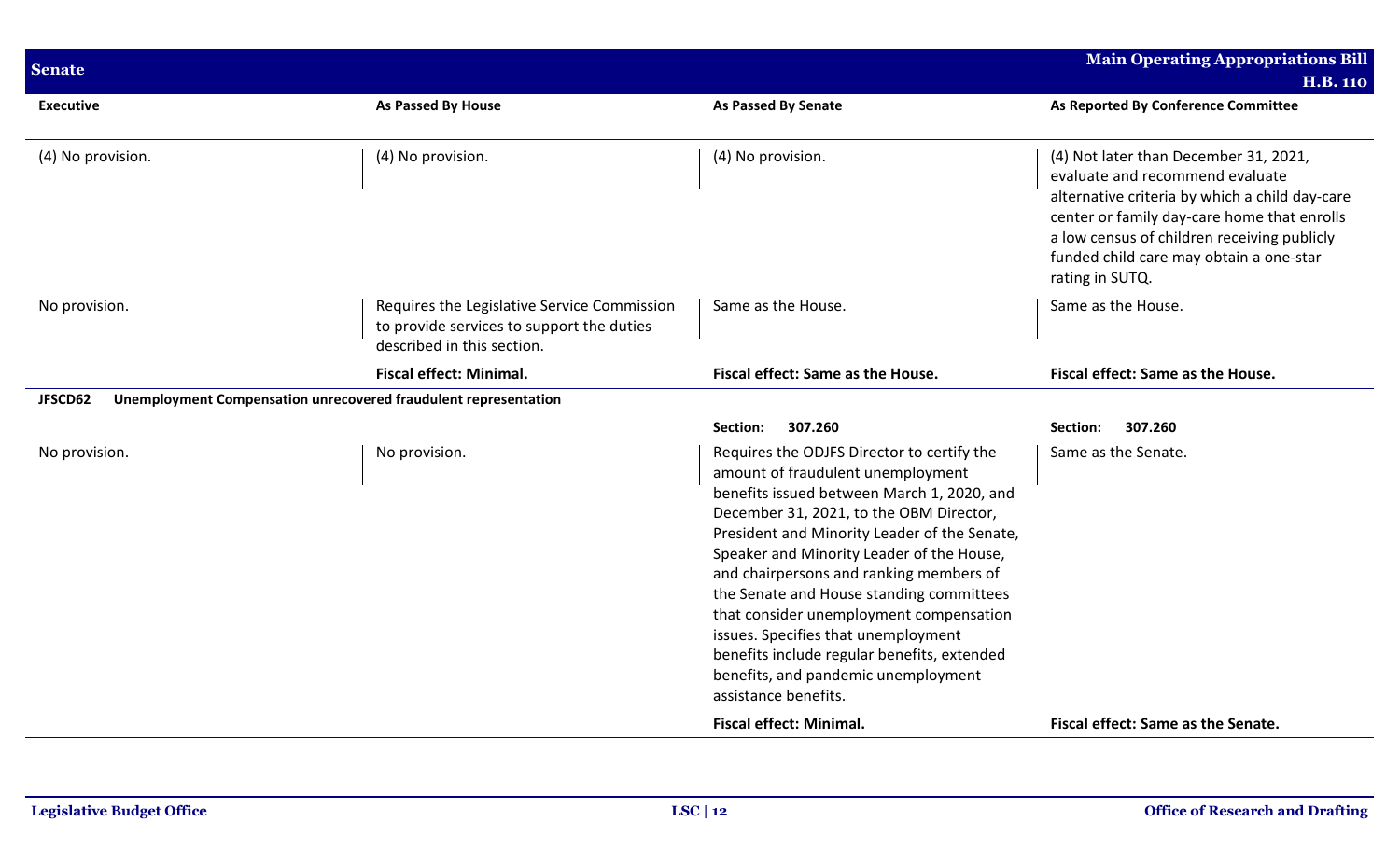| <b>Main Operating Appropriations Bill</b><br><b>Senate</b> |                                                                                                                                                                                                                                                                                                                                                             |                                                                   |                                                        |  |
|------------------------------------------------------------|-------------------------------------------------------------------------------------------------------------------------------------------------------------------------------------------------------------------------------------------------------------------------------------------------------------------------------------------------------------|-------------------------------------------------------------------|--------------------------------------------------------|--|
| <b>Executive</b>                                           | As Passed By House                                                                                                                                                                                                                                                                                                                                          | <b>As Passed By Senate</b>                                        | <b>H.B. 110</b><br>As Reported By Conference Committee |  |
| JFSCD54                                                    | <b>Streamlining County Level-Information Access Task Force</b>                                                                                                                                                                                                                                                                                              |                                                                   |                                                        |  |
|                                                            | <b>Section:</b><br>751.10                                                                                                                                                                                                                                                                                                                                   | 751.10<br>Section:                                                | 751.10<br>Section:                                     |  |
| No provision.                                              | Creates the Task Force on Streamlining<br>County Level-Information Access to make<br>recommendations on streamlining<br>information access across information<br>technology systems for county departments<br>of job and family services, child support<br>enforcement agencies, public children<br>services agencies, and county<br>OhioMeansJobs centers. | Same as the House.                                                | Same as the House.                                     |  |
| No provision.                                              | Requires the Task Force to do all of the<br>following:                                                                                                                                                                                                                                                                                                      | Same as the House.                                                | Same as the House.                                     |  |
| (1) No provision.                                          | (1) Identify barriers to efficient operations<br>between information technology systems<br>that affect both department and agency<br>operations and client services.                                                                                                                                                                                        | (1) Same as the House.                                            | (1) Same as the House.                                 |  |
| (2) No provision.                                          | (2) For each identified barrier, explore the<br>feasibility of allowing county employee<br>access to more than one information<br>technology system.                                                                                                                                                                                                        | (2) Same as the House.                                            | (2) Same as the House.                                 |  |
| (3) No provision.                                          | (3) Prioritize which barriers should be<br>addressed first.                                                                                                                                                                                                                                                                                                 | (3) Same as the House.                                            | (3) Same as the House.                                 |  |
| No provision.                                              | Provides for the appointment of Task Force's<br>16 members and establishes requirements<br>for the first meeting, the provision of<br>subject matter experts, and the submission<br>of a report to the General Assembly.                                                                                                                                    | Same as the House, but increases the<br>membership to 21 members. | Same as the Senate.                                    |  |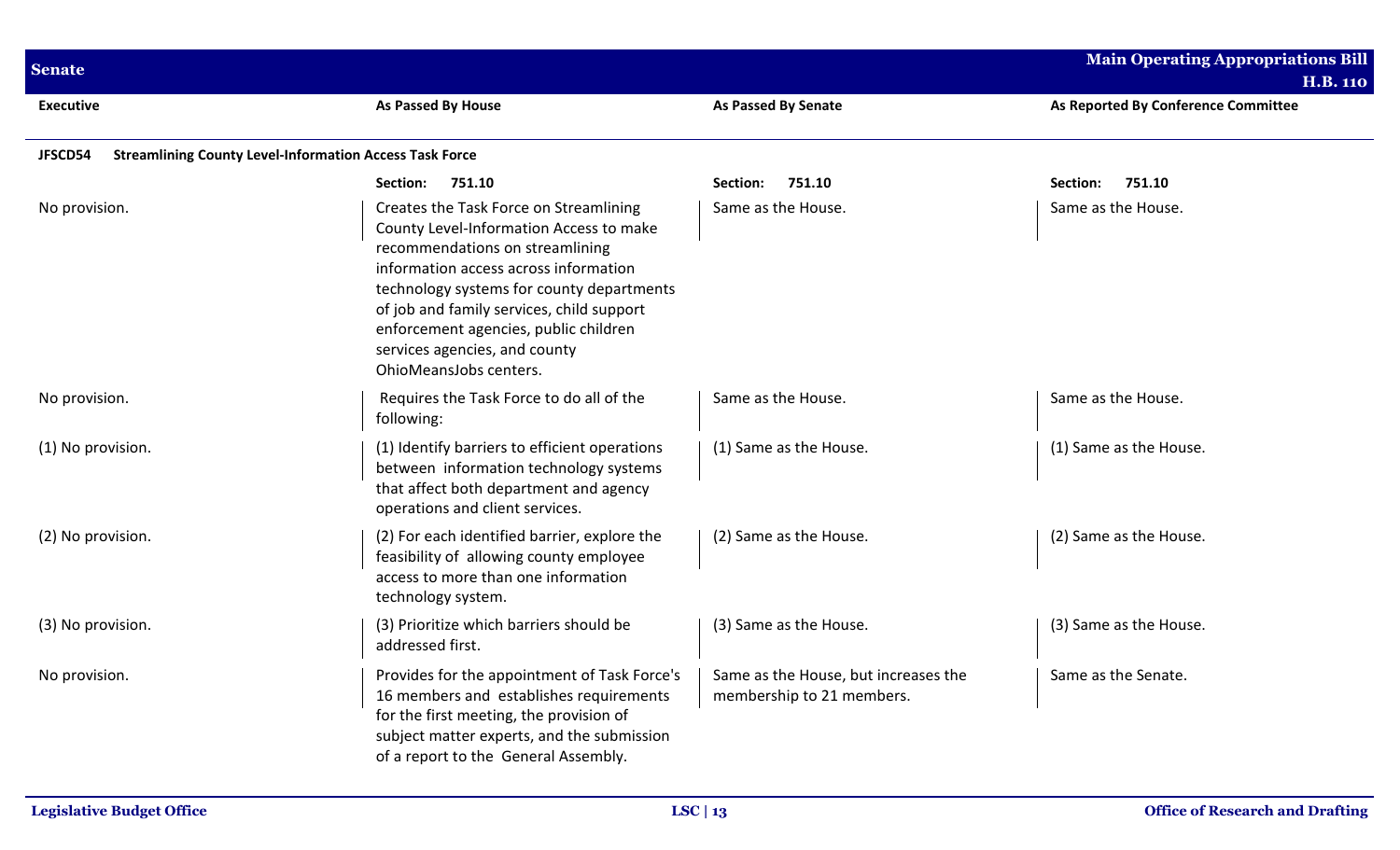| Senate    |                                |                                   | Main Operating Appropriations Bill  |
|-----------|--------------------------------|-----------------------------------|-------------------------------------|
|           |                                |                                   | <b>H.B. 110</b>                     |
| Executive | <b>As Passed By House</b>      | <b>As Passed By Senate</b>        | As Reported By Conference Committee |
|           |                                |                                   |                                     |
|           | <b>Fiscal effect: Minimal.</b> | Fiscal effect: Same as the House. | Fiscal effect: Same as the House.   |